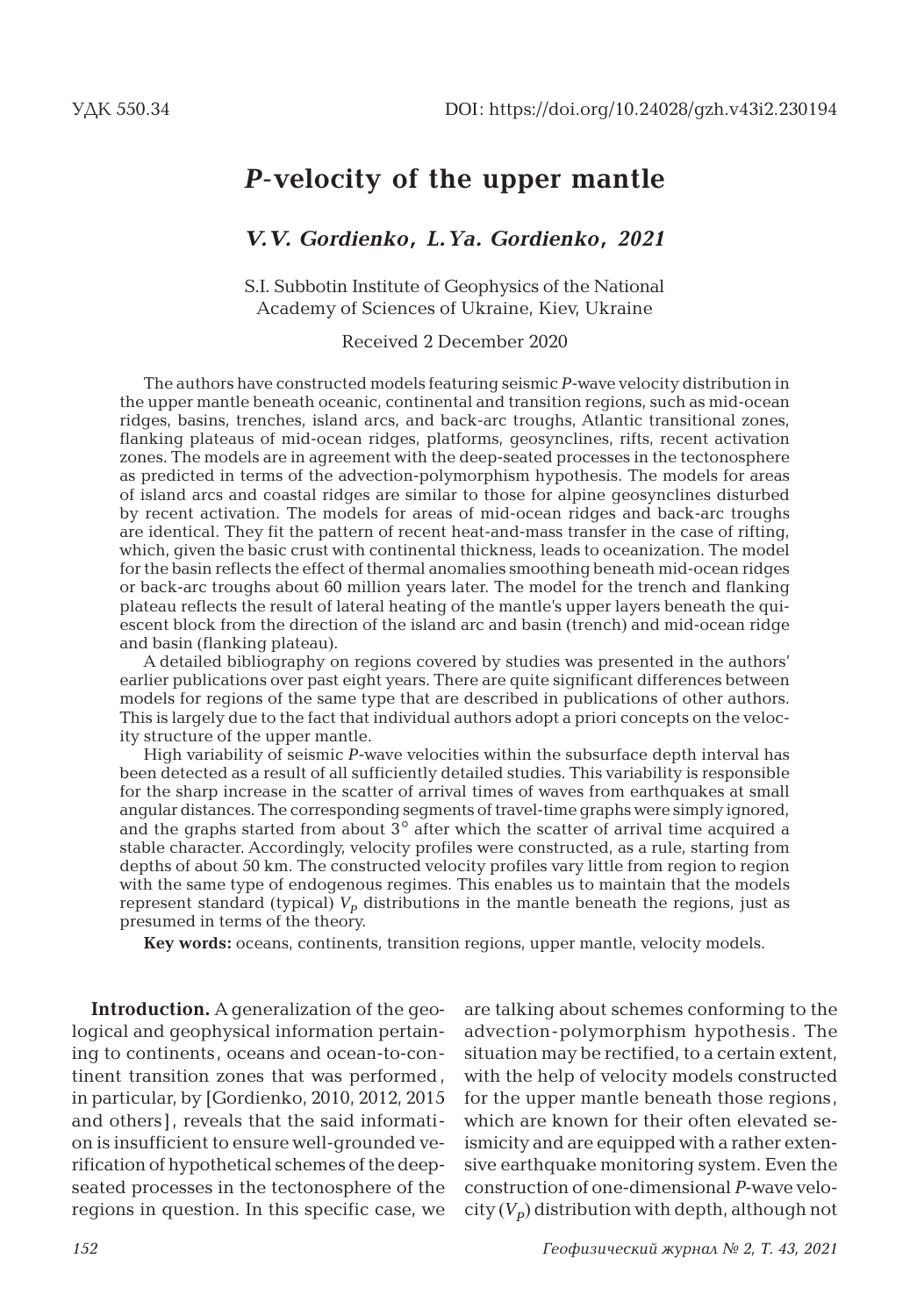reflecting sufficient detail, could enable us to gain insight into the main patterns of heatand-mass transfer in the upper mantle ridges (MOR), oceanic basins, deep-water trenches, island arcs (in these authors' opinion, also coastal ridges as their equivalent. Of particularly great interest would be a comprehensive set of such models for seismically unstable midocean ridges and back-arc troughs (BAT), alpine rifts and geosynclines, platforms and zones of recent activation.

Velocity profiles constructed for many such regions have been reported in publications, but that information tends to be inconsistent (see below) or is limited to a priori concepts, such as, for example, on the absence of velocity variations with regard to the AK135 model [Gudundsson, Sambridge, 1998 and others] at depths of the upper mantle's lower portion, and so on.

The most promising, in our opinion, is an operation being planned for island arcs, alpine rifts and geosynclines with the use of particularly dense seismic observation networks. Hypocenters of many earthquakes beneath territories and off-shore expanses in those regions are located at relatively shallow depths in the mantle's upper horizons. They may provide valuable material for the constructions being planned. Yet, we are also aware of possible complications due to the extremely irregular distribution of seismic wave velocities in the subcrustal portion of the tectonosphere [Nizkous et al., 2006 and others]. Despite these reservations, however, the goal may still be achieved.

In the authors' opinion, island arcs are not oceanic formations proper: They are Alpine geosynclines similar to those on continents. This conclusion is also corroborated by seismological data [Gordienko, 2016 and others]. Yet, the arcs are part of a system of structures in the active zone of continent-to-ocean transition. Back-arc troughs are often located closer to the continent and their crust is in a state of nearly complete oceanization. For that reason we added island arcs to the list of regions separately to be explored. After we study them and gain experience, it will be easier to proceed to the construction of mantle models for other regions.

We have constructed models featuring seismic *P*-wave velocity distribution in the upper mantle beneath oceanic, continental and transition regions, such as mid-ocean ridges (MOR), basins, trenches, island arcs, and back-arc troughs (BAT), atlantic transitional zones, flanking plateaus (FP) of MORs, platforms, geosynclines, rifts, recent activation zones.

A detailed bibliography on regions covered by studies was presented in the authors' earlier publications over past eight years [Gordienko, Gordienko, 2012, 2015a, b, 2016a—с, 2017a, b, 2018a, 2020a, b, 2021; Gordienko et al., 2020 and others].

**A priori data on velocity profiles for the upper mantle.** Continents, oceans and active margins have been covered fairly well by seismological studies [Fukao, 1977; Gudmundsson, Sambridge, 1988; Sergeev et al., 1992; Kennett et al., 1995; Pavlenkova et al., 1993; Pavlenkova, Pavlenkova, 2006; Walck, 1985; Zhao et al., 1999; Hansen, Ratchkovski, 2001; Romanowicz , 2003; Gontovaya, Gordienko, 2006; Feng et al., 2007; Jiang et al., 2009; Chu et al., 2012 and others]. There are, however, quite significant differences between models for regions of the same type that are described in the publications listed above. This is largely due to the fact that individual authors adopt a priori concepts on the velocity structure of the upper mantle. For a geological interpretation of velocity profiles to be accurate, they must be presented in absolute values of  $V_p$ . For that reason, we ignored models based on anomalous values if the authors failed to provide information on the relevant profiles.

Two groups of models can be identified: The first group always displays a sharp velocity contrast at a depth of about 400 km; this element is absent from the second group (Fig. 1).

Our data represent an average for several profiles; an average value plus-minus an average deviation from it are shown for each depth. Information for different regions varies depending on the number of models used, and we cannot claim that we have reviewed all the available data. It is rather a matter of detecting prevalent trends. The average va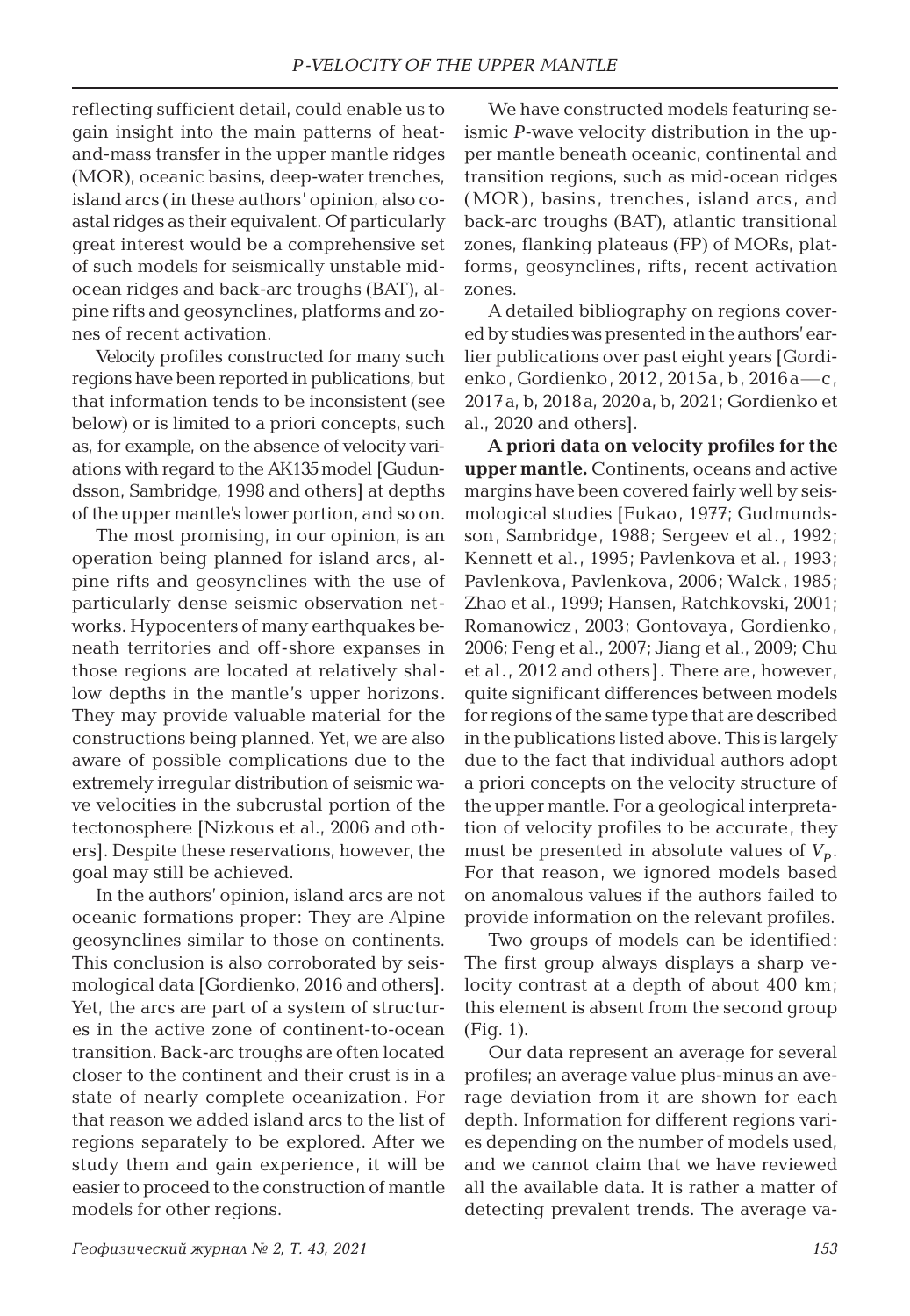*V.V. GORDIENKO, L.YA. GORDIENKO*



Fig. 1. Velocity models for regions with different endogenous regimes:  $1$  — without a surge in  $V_p$  at the depth of about 400 km;  $2$  — with a surge in  $V_p$ ;  $3$  — velocity profiles for the upper mantle estimated (in accordance with advection-polymorphism hypothesis — APH).

lues preset for all depths in the upper mantle beneath regions are fairly similar. Therefore, in selecting an estimated travel-time graph matching observed ones, it is possible to use a single first-approximation model.

Apart from seismic data, petrological data too, in particular those obtained by A. Ringwood [1981], provide a substantiation for placing an interface at the depth of 410 km. This depth is not infrequently incorporated a priori into velocity models for the mantle. The petrological evidence points to the beginning of a polymorphic transformation of mantle rocks at approximately that depth (at the temperature of about  $1,600\text{ °C}$ . Taking into account the hypothetical composition of the olivine undergoing transformation, it has to be assumed that the process spreads over a considerable depth interval (the *PT*-conditions). According to estimates [Brown, Shankland, 1981; Irifune, 1987 and others], based on experimental data, the thickness of the layer, in which olivine- $\alpha$ transforms into modified spinel (olivine-β) and the transition of pyroxenes into garnets is completed, amounts to about 60 km. A. Ringwood's estimate is 100 km, but in his interpretation it is apparently a depth range for two transitions culminating in the formation of olivine-γ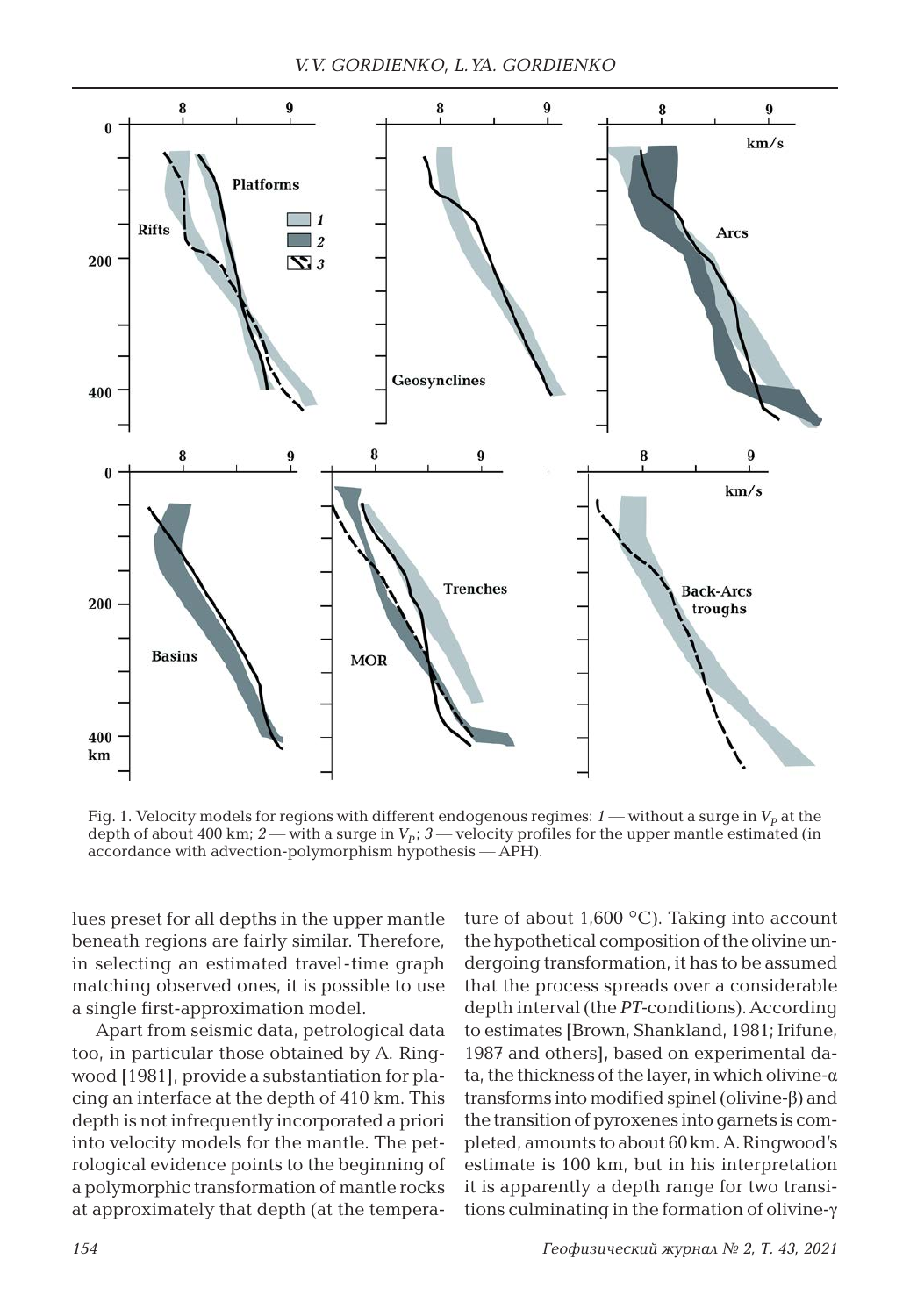(specifically, spinel with olivine composition).

The value of the vertical temperature gradient used in the evaluation of the depth of the polymorphic transition appears to be close to the actual gradient, but the quoted absolute temperature (*T*) values and the technique used for their determination [Brown, Shankland, 1981; Ringwood, 1981] are at variance with our thermal models for the upper mantle [Gordienko, 2012, 2015 and others]. The very fact of the aforementioned dissimilar velocity profiles being recorded in the same region shows that it is impossible to get an unambiguous solution to the inverse geophysical problem given dissimilar approaches resorted to by different authors. Researchers who studied this specific issue [Zhao et al., 1999, for example], point out that seismic evidence can be made consistent with dissimilar  $V_p$  patterns within the depth interval in question. The depth of the velocity contrast in the models in question has been assumed to equal approximately 400 km. At the same time, studies conducted with the specific goal of determining that depth (i.e., under the assumption that the interface exists), suggest a depth of about 430 km or somewhat larger [Flanagan, Shearer, 1999; Pavlenkova, Pavlenkova, 2006].

The reliability of such information improves with an increase in detail and accuracy of accounting for the overlying strata [Melbourne, Helmberger, 1998; Flanagan, Shearer, 1999], but in practical terms, the depth variations (about 10 km) are smaller than the errors in their determination (about 15 km). From this perspective, it might be useful to compare obtained results with the data of deep seismic probing on the basis of nuclear explosions in Northern Eurasia [Pavlenkova , Pavlenkova , 2006]. In this case, the interface imaging technique enables us to make the most of the information on velocities in the crust and upper mantle. The depths, as determined by the two methods, coincide with an accuracy of up to a few kilometers.

Thus, the depth at which polymorphic transition most probably started must be about 430—435 km. This result is also in close agreement with that established with the help of a thermal model for the upper mantle

beneath a quiescent platform. At somewhat larger depths, the velocity must increase with a larger gradient, but not discontinuously.

The study [Gordienko, 2018] has shown an approximate match between the depths for the transition zone top in various continental regions as derived from experimental and estimated data. As far as oceans are concerned, the situation remains uncertain due to differences between the experimental data as reported by different authors. For that reason, we largely limited our modeling to the upper mantle.

Our crustal model (for island and continent seismic stations) was based on the data from publications [Belyaevsky, 1981; Udintsev, 1987; Pavlenkova et al., 1993; Pavlenkova, Pavlenkova, 2006; Sergeev et al., 1992; Olsen, 1995; Mooney et al., 2002; Nizkous et al., 2006; Erlikh, 2011 and others]. Crustal thickness in first-approximation models is limited to 10—40 km. It goes without saying that the adopted crustal thickness and velocity structure are the result of a compromise between the data reported by different authors. In some specific regions, certain corrections were introduced to the structure without affecting results of the calculation in any appreciable manner. The aforementioned high variability of seismic *P*-wave velocities within the subsurface depth interval has been detected as a result of all sufficiently detailed studies [Pavlenkova et al., 1993; Nizkous et al., 2006 and others]. The aforementioned high variability is responsible for the sharp increase in the scatter of arrival times of waves from earthquakes at small angular distances. The corresponding segments of travel-time graphs were simply ignored, and the graphs started from about  $3^\circ$  after which the scatter of arrival time acquired a stable character. Accordingly, velocity profiles were constructed, as a rule, starting from depths of about 50 km.

**Factual evidence used.** Tectonic classification of oceans and active margins is often based on an adopted hypothesis regarding deep-seated processes. In view of the extremely limited information on the geological history of oceans, the authors tried to avoid such an approach. In most cases, we used purely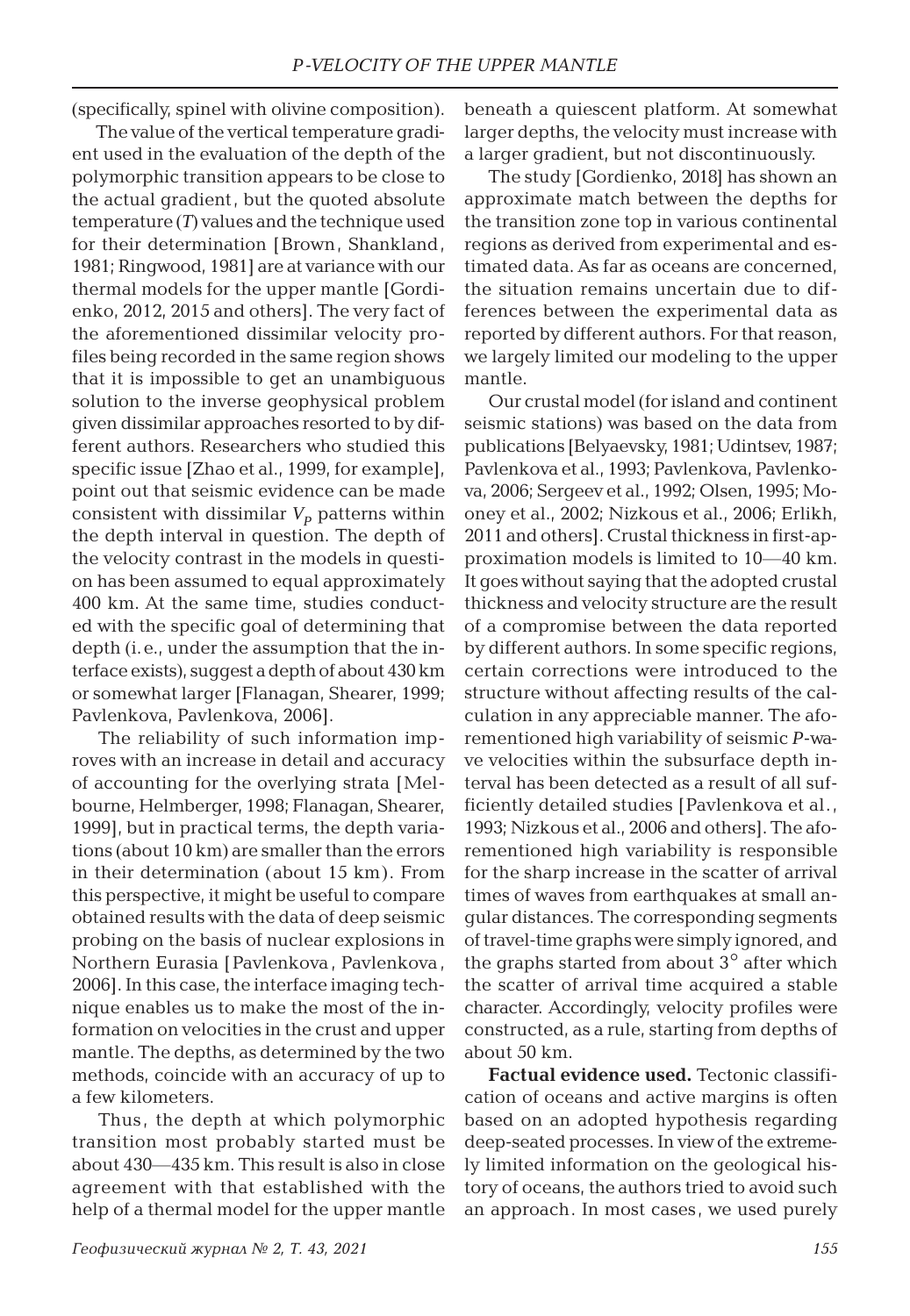morphological indications and information on recent seismicity. Upheavals accompanied by earthquakes were attributed to mid-ocean ridges; vast basins were classified as regions of the same type regardless of local topography or manifestations of recent magmatic activity that complicate the general picture; marginal trenches and BATs were identified according to the sharp variation of depths. Island arcs and coastal ridges of Kamchatka, as well as of Northern, Central, and Southern Americas constituted an exception. They were viewed as undergoing the very beginning of the postgeosynclinal stage of evolution, in many cases complicated by recent activation [Gordienko, 2012, Gordienko, Gordienko, 2016a]. Within their boundaries, the latest folding of the thick strata (usually confined to troughs at the outer  $\sim$  oceanic  $\sim$  side of the island), aged from Oligocene to Pliocene , occurred at the Pliocene/Pleistocene interface. It cannot be ruled out that folding in arcs situated further west is older. In the case of continents, we managed to identify with more certainty zones with prevailing dissimilar endogenous regimes. The relevant data were reported in the authors' earlier publications [Gordienko, Gordienko, 2012, 2015a, b, 2016a—c, 2017a, b, 2018a, b, 2020a, b, 2021; Gordienko et al., 2020 and others].

Fig. 2 shows location of seismic stations whose data were used in this study [International ..., 2014]. The regions covered by studies differ significantly both in terms of the volume of collected evidence (the number of earthquakes) and coverage of the existing structures of the same type. This is associated with the availability of information, as well as with the size and location of the structures. A composite numerical characterization of the data is about 200 seismic stations and 40,000 earthquakes.



Fig. 2. Seismic stations whose data were used for plotting travel-time graphs. A: *1* — seismic stations, *2* — mid-ocean ridges, *3* — trenches, *4* — back arc troughs covered by studies.

B: *1* — alpine geosyncline Tetis, *2* — seismic stations.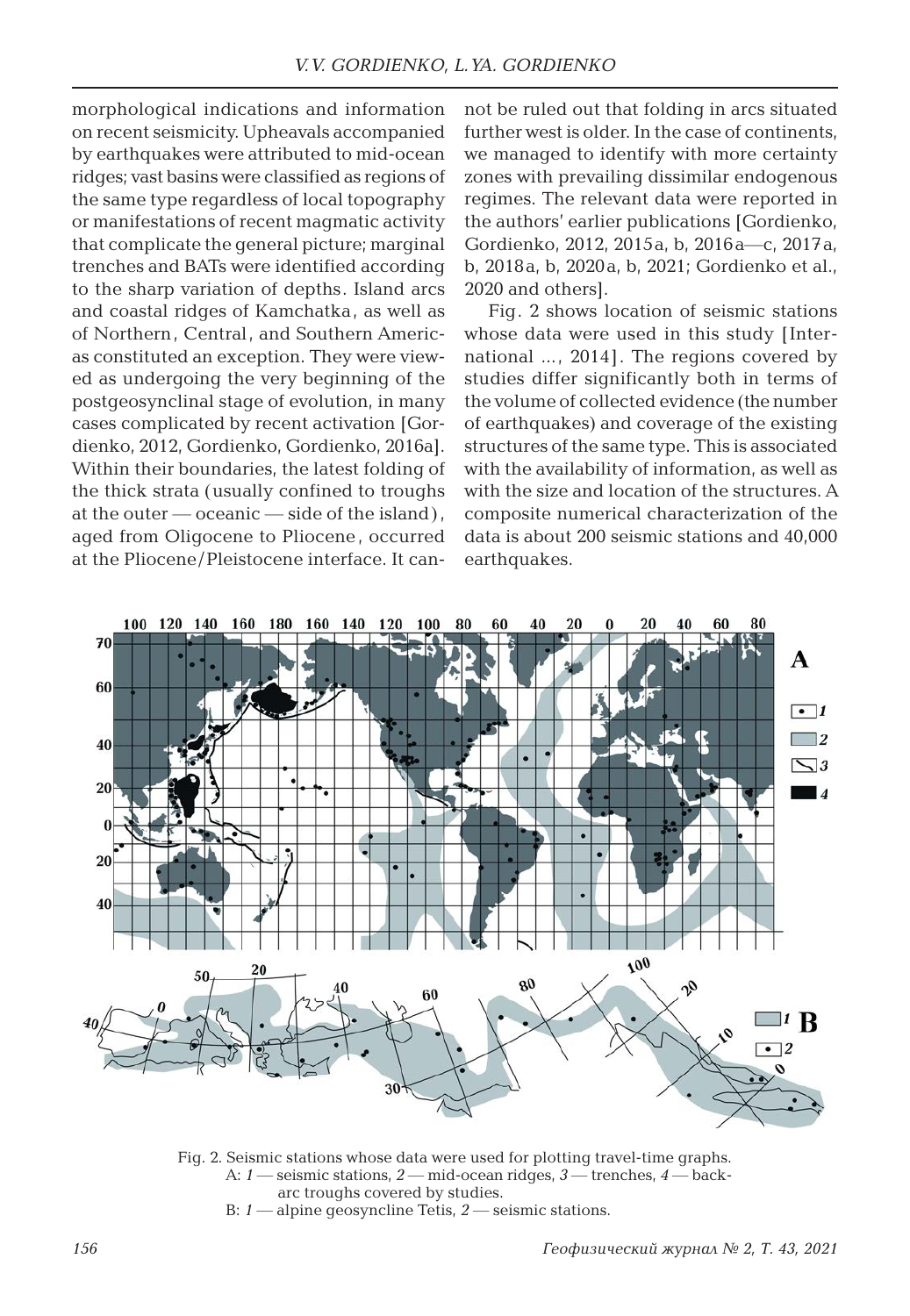The most comprehensive evidence was collected for island arcs and coastal ridges in the Pacific and Indian oceans. The large spatial extent of the structures and the abundance of earthquakes contributed to our efforts. Trenches , FP and zones of recent activization of platforms were among the least explored objects. The small width of such structures, which are twisted in plan, hampered the choice of sites for seismic recording stations and of shallow earthquakes that might alleviate the construction of a velocity model specifically for the trench not affected by adjacent basins or island arcs. For that reason, the mean velocity model for the trenches turned out to be much less substantiated than for arcs. The maximum depth to which the  $V_p$  pattern was plotted was also smaller. The situation is somewhat better in the case of back-arc troughs: We managed to construct a model for depths reaching the lower portion of the upper mantle. Mid-ocean

ridges are delineated relatively well , while oceanic basins, platforms and rifts — not so well. Hopefully, in the future, the use of larger amounts of data will make it possible to update the so far obtained results. Yet, even the results already at hand may be instrumental in discovering many important characteristics of the mantle's velocity structure beneath regions with different endogenous regimes.

**Computation technique.** The estimated travel-time graph was plotted on the basis of the SEIS-83 modelling program worked out V. Cerveny and I. Psencik [1984]. Maximum necessary depths that the rays could reach were attained at approximately 25° offset distances and with travel-times of about 300 s (Fig. 3). For comparison with the estimated travel-time graph, we used information on travel-times from a publication by the [International ..., 2014]. We only used those data on the earthquakes whose epicenters were located in



Fig. 3. Reduced observed travel-time graphs recorded at seismic stations in some studied regions.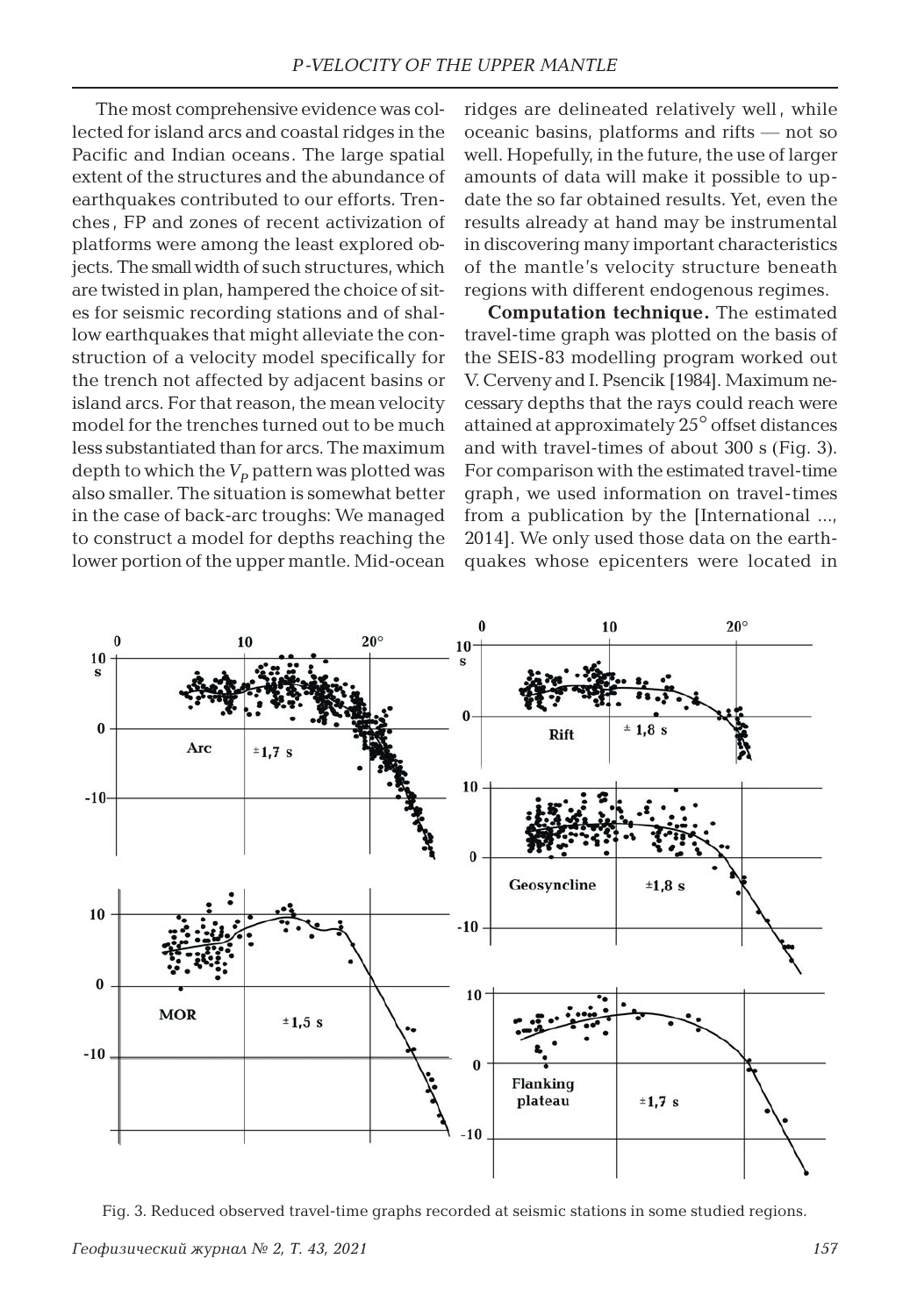regions covered by study. The depths (*H*) of the hypocenters used in the analysis of the earthquakes reached 50—55 km. All of them were converted to a single *H* value approximately matching the depth of the M discontinuity. Corrections to the arrival times of waves were revised in the process of construction of a velocity structure within the depth range between the actual depth of the hypocenter and the depth of the M discontinuity.

For convenience of comparison between estimated and observed travel-time graphs, we plotted their reduced versions for seismic *P*-wave velocities in upper mantle rocks amounting to 8.2 km/s. Smooting of observed arrival times was performed using a sliding window at 3—4 degrees. The resulting point on the travel-time graph was placed inside the window with an allowance for the varying «cluster» of observed data; a unit step of the window amounted to  $0.4^\circ$ .

Deviation of dots from the median curve appears to be a fairly good characteristic of the error in the observed travel-time graph. The average deviation for all the travel-time graphs is about 2 s. A typical value of the deviations does not exceed those obtained in similar studies [Feng et al., 2007 and others].

Averaged travel-time graphs were constructed for all types of regions under study. Trenches and flanking plateaus were an exception: The insufficient amount of available material caused us to construct a single traveltime graph using the data for all structures. Average deviations of individual travel-time graphs from the median are not large (they reach maximum for island arcs and coastal ridges and continental rifts , but even there they amount to  $1.8 \text{ s}$ ) — just around  $1.5 \text{ s}$ . At the present level of available information, it is possible to conclude that a single traveltime graph should be applied to the entire dataset for separate structures within regions of the same type. Given the aforementioned errors, differences are inevitable. Results of comparison between observed and estimated travel-time graphs can also be assessed with an account for the aforementioned error. Variations in computation results, expressed in

terms of time differences for dissimilar velocity structures, change significantly with the depth for which changes are introduced into the model.

In order not to overlook velocity anomalies, we will classify as appreciable all those differences between estimated and observed travel-time graphs that exceed two seconds. Yet, not all velocity anomalies (conforming to deviations from the selected estimated traveltime graph) recorded in the procedure can be viewed as reliable.

The majority of observed travel-time graphs match estimated ones fairly well (see Fig. 4 and 5), i. e., we can claim that a typical velocity structure of the upper mantle beneath the features under study matches that used in the computations.

Obviously, the typical differences in the travel-time graphs can be fully accounted for by errors in the source material. Small anomalies (0.10—0.15 km/s), which correspond to differences in wave travel times of 2 s, are not common.

**Discussion of results.** The experimental and estimated velocity profiles differ by an average of  $\pm 0.07$  km/s. This corresponds to the 0.05 km/s error value typical for each of the techniques. In the case of BATs the differences can be 1.5 to 2 times larger. Additional research for those regions is required.

Analysis of the deep-seated processes that prompted the construction of certain thermal models for the mantle and the observed  $V_p$ continues. In this paper, we will focus on velocity models proper.

Velocity patterns that we have constructed comprise symmetrical positive and negative anomalies unlike velocity patterns for parts of quiescent Precambrian platforms (Fig. 6). They point to the advective nature of the heatand-mass transfer that caused those anomalies. The model for areas beneath trenches and flanking plateaus is an exception It may well be explained by the lateral aliasing effect on the platform and basin model of overheated volumes of material from the subcrustal mantle beneath island arcs and basins (trenches) and activated basins and MOR (FP). A symmetrical positive anomaly may be positioned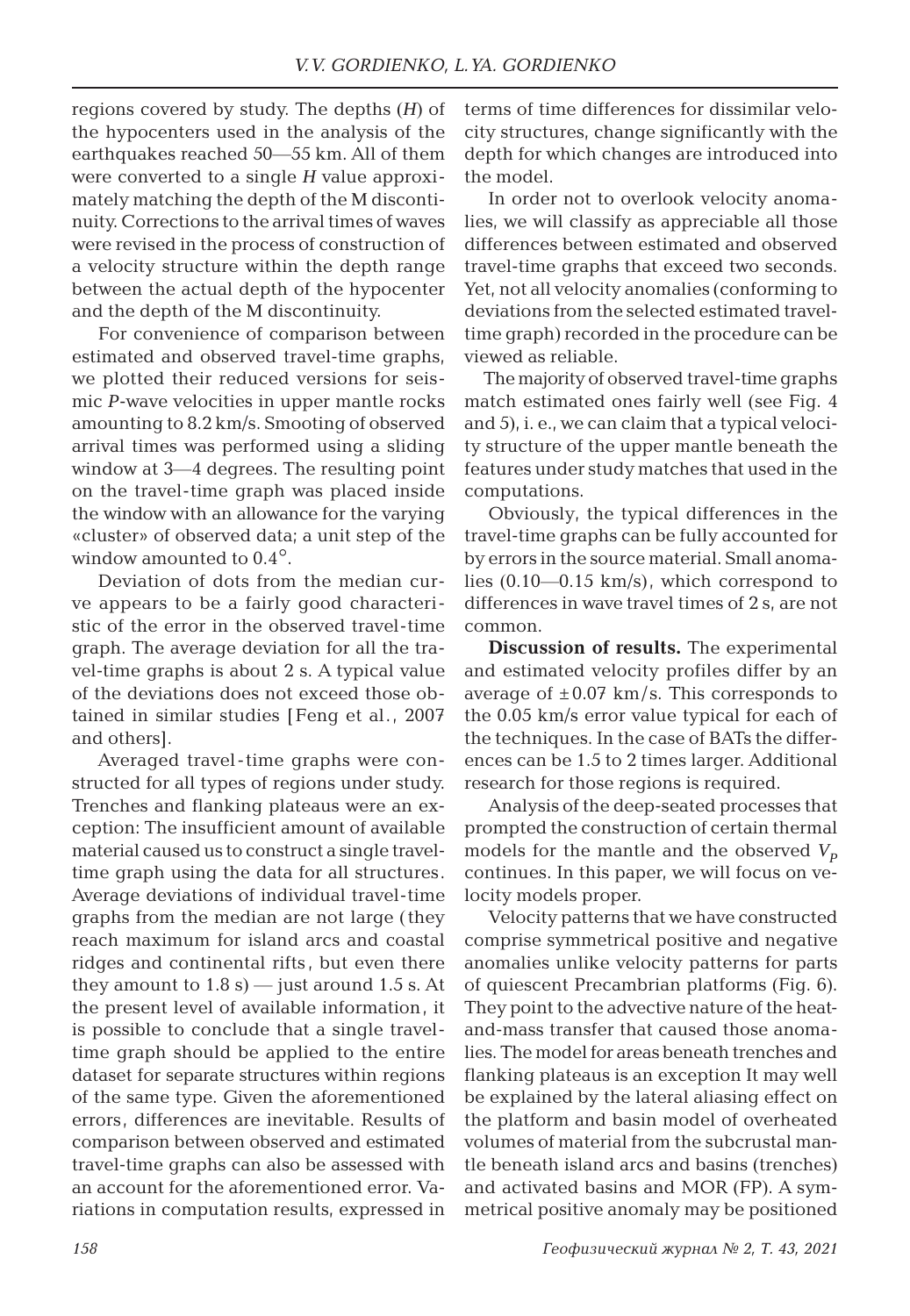

Fig. 4. Coordination between observed (solid lines) and estimated (dashed lines) travel-time graphs.



Fig. 5. Histogram showing a pattern of deviations of averaged experimental travel-time graphs from estimated graphs.

at depths larger than those studied beneath trenches. This fact points to a relatively recent large-amplitude advective displacement of the upper mantle material beneath one or both adjacent regions. Geological evidence fully corroborates this assumption. Almost identical heat-and-mass transfer events took place beneath Alpine geosynclines, island arcs, and ocean basins, at any rate in the northwestern Pacific Ocean Basin. 100 million years later, such events took place beneath arcs [Sergeev et al., 1992; Gontovaya, Gordienko, 2006; Gordienko, 2012 and others]. In all cases, they may have been complemented by single-event heat-and-mass transfer processes during recent millions of years. Studies of the upper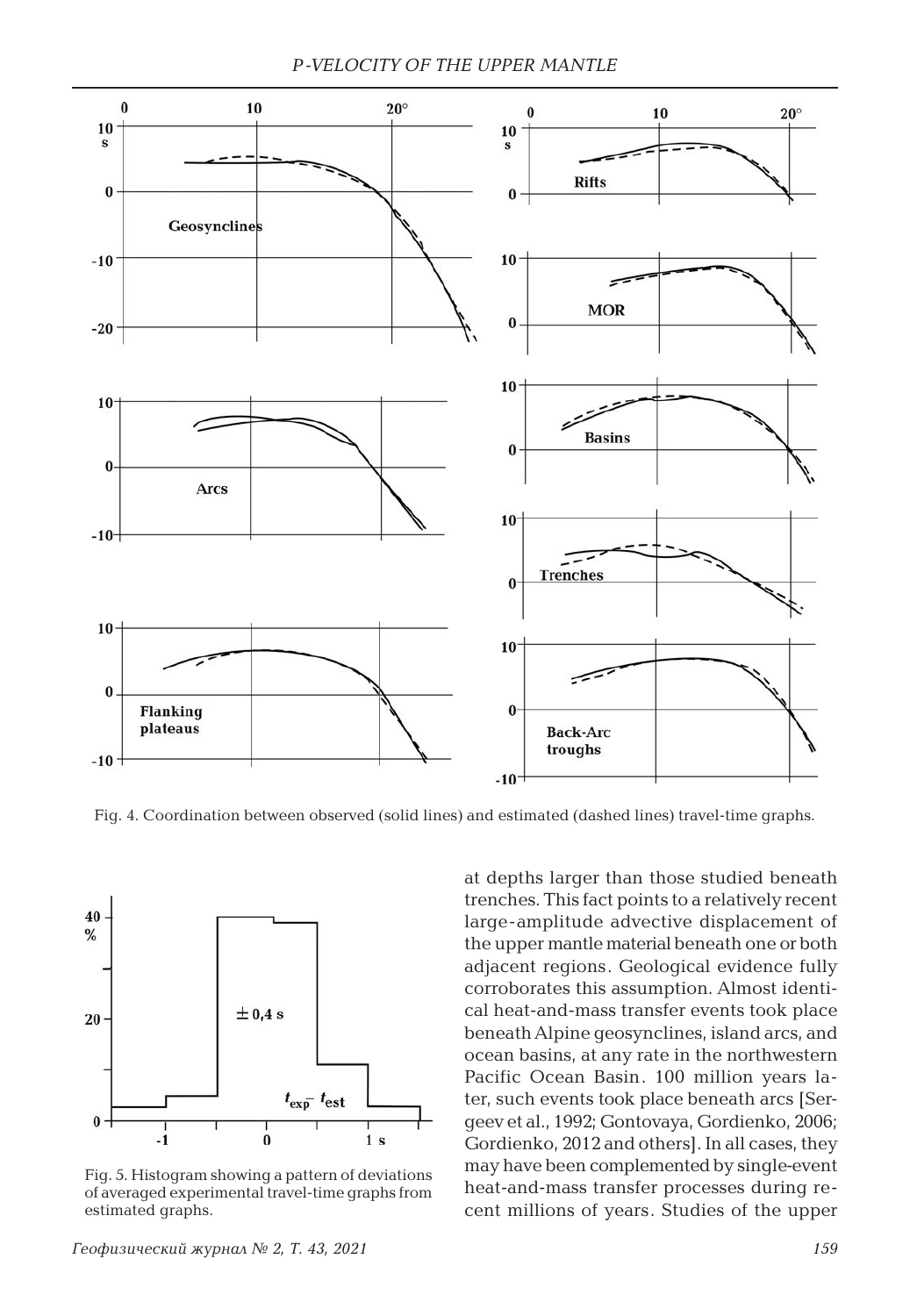

Fig. 6. Best-fit velocity models for the upper mantle beneath the regions with different endogenous regimes. Velocity sections: *1* — observed, *2* — estimated.

mantle beneath trenches at the eastern periphery of the Pacific have not, unfortunately, been conducted.

Velocity structure of the area beneath the trench may point to a relatively small mass of overheated material transported to the sub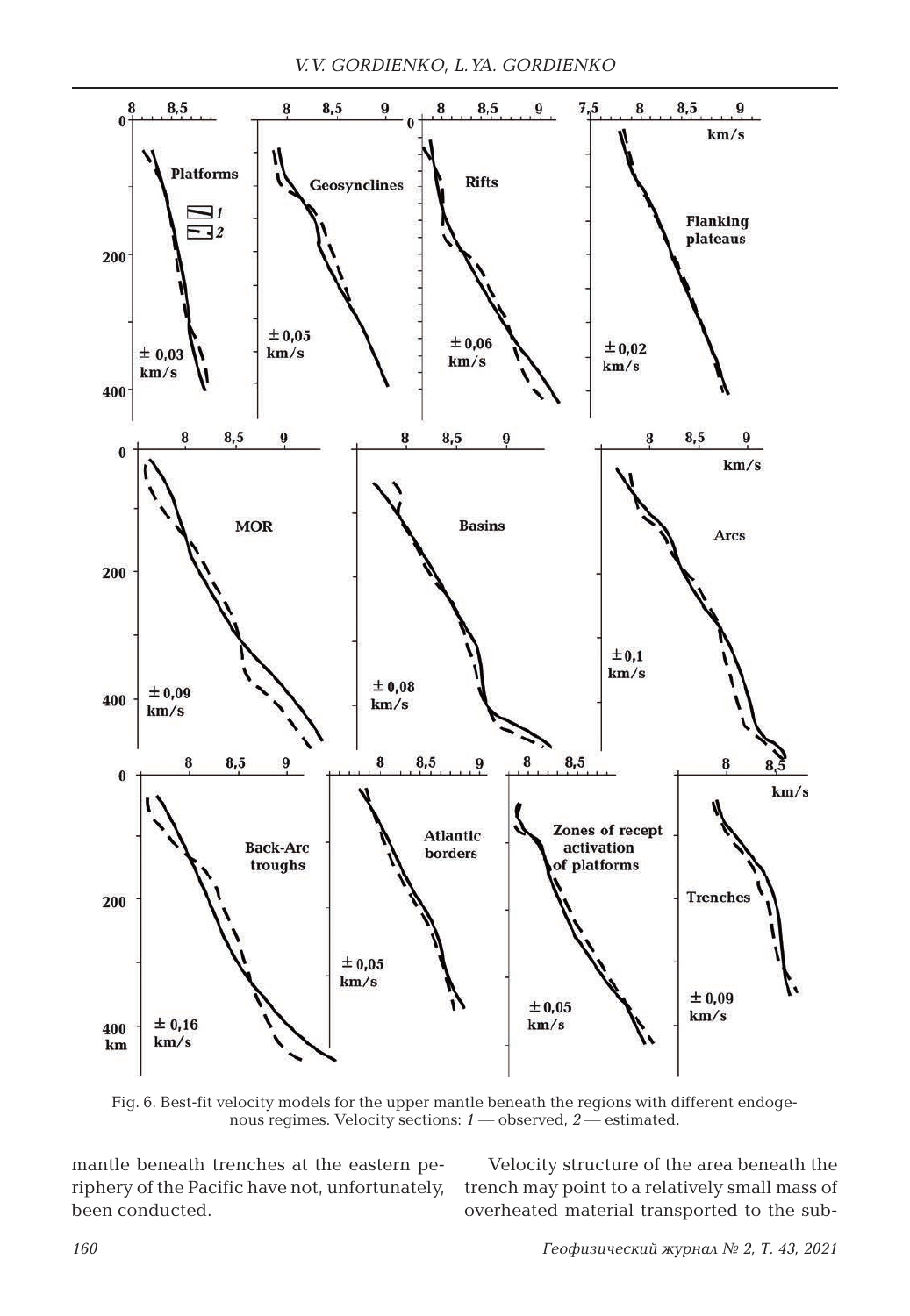crustal area beneath adjacent regions — at the level of one quantum of tectonic action (QTA). In terms of the advection-polymorphism hypothesis (APH) , QTA is the minimum volume of material with a typical diameter of 50— 70 km involved in displacement [Gordienko, 2012 and others]. The resulting models have been cross-referenced with  $V_p$  patterns at solidus temperatures and at relevant depths. They differ somewhat for island arcs and costal ridges, on the one hand, and the rest of the ocean regions, on the other. In the former case, we assumed normal composition of the mantle beneath continents and in other cases, eclogite inclusions most probably underwent melting which caused changes in the solidus temperature and  $V_p$  values. A comparison between the mantle model beneath platforms, trenches, FP and the distribution of  $V_p$  at solidus temperatures prompts a conclusion that there is no asthenosphere there. In all other cases, it does exist, and its top portion lies at relatively shallow depths pointing to the recency of the processes in the mantle. Such depths of the partial-melting layer may only arise under the effect of Alpine or post-Alpine heat-and-mass transfer episodes. Recent postgeosynclinal activation utilizes material and energy reserves of the asthenosphere that emerged precisely at the end of the cycle.

At the very bottom of the profile, the high vertical gradient in the  $V_p$  distribution beneath activation regions may signify the beginning of a polymorphic transformation of the mantle olivine. If one views this anomaly as a consequence of the sharp drop in temperature following the final advective heat-and-mass transfer episode, then the corresponding temperature hike should be at the level of 800 °C. Such an anomaly is unrealistic since it far exceeds the difference between normal platform-type temperatures and the *PT*-conditions at the onset of the process of  $\alpha$ -olivine transition into β-olivine. Anyway, a velocity model for such depths is rather dubious: Its noticeable changes do not affect the estimated travel-time graph in any appreciable manner.

Advective transport of the upper mantle material takes place within cells whose centers occur at depths of about 220—230 kilometers. Here  $T$  and  $V_p$  are unchanged. Exceptions are trenches, Atlantic borders and FP. In these regions *T* are created by lateral influences. The average  $V_p$  for the remaining experimental models is  $8.37 \pm 0.07$  km/s, as in the reference models of the upper mantle AK135 or IASP91. There is coordination at a depth of  $400 \text{ km}$  — about  $9 \text{ km/s}$ .

**Conclusions.** A rather thick of active regions asthenosphere was detected — a layer of partially molten mantle rocks with a small (approximately up to 2 %) liquid phase content. A thick depth interval of active regions with abnormally low-temperature rocks has been spotted in the lower portion of the upper mantle. The extent of their cooling at the depth of  $400-450$  km is sufficient for triggering a polymorphic transformation of olivine.

The constructed velocity profiles vary little from region to region with the same type of endogenous regimes. This enables us to maintain that the models represent standard (typical)  $V_p$  distributions in the mantle beneath the regions, just as presumed in terms of the APH. The estimated mantle profile beneath platform, geosyncline, island arc, trench and flanking plateau fully fits that predicted. Models of ocean basins are in agreement with the concept to the effect that the mantle beneath them is a result of smoothing of thermal anomalies that prevailed in the mantle beneath the mid-ocean ridges or back-arc troughs.

A more detailed analysis of the nature of velocity anomalies will be performed in studies of the deep-seated processes in the mantle. Velocity profiles alongside other geophysical information will constitute major criteria for verifying the credibility of the tectogene hypothesis. Upper mantle velocity profiles can be constructed for any region of the Earth with the help of the data reported in the study and with the use of thermal models based on the advection-polymorphism hypothesis (APH). In more detailed studies, they can be used as parameters for constructing «initial reference models» [Kissling et al., 1994, p. 19 635] without the need to restrict the task to focal depths of the earthquakes [Gontovaya , Gordienko , 2006; Gordienko, Gordienko, 2018b].

*Acknowledgements.* The authors wish to express special thanks to Mrs. Rita Schneider for translating this paper from Russian.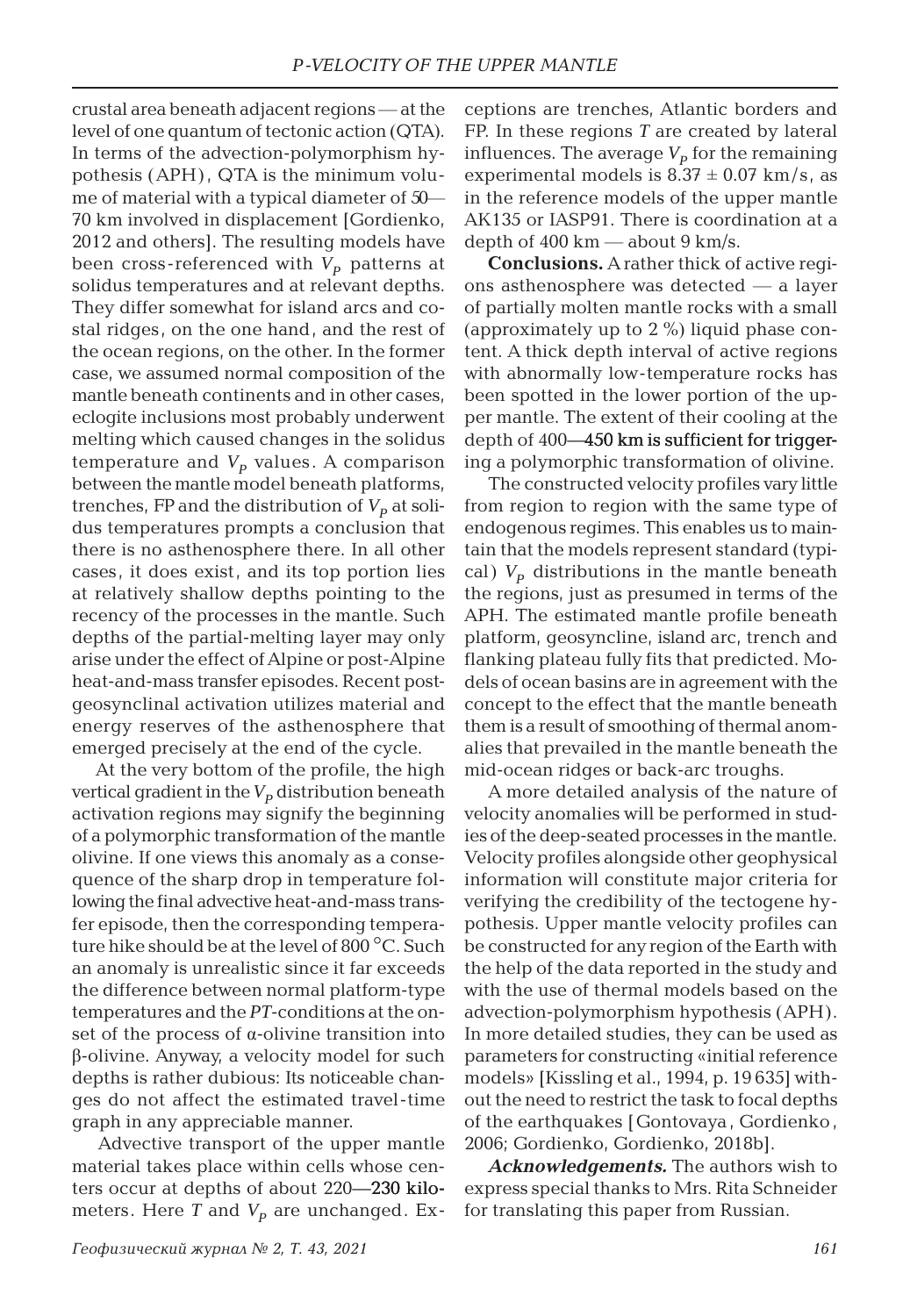#### **References**

- Belyaevsky, N.A. (1981). *The structure of the Earth's crust of the continents according to geological and geophysical data*. Moskow: Nedra, 432 p. (in Russian).
- Brown, J., & Shankland, T. (1981). Thermodynamic parameters in the Earth as determined from seismic profiles. *Geophysical Journal International, 66*(3), 579—596. https://doi. org/10.1111/j.1365-246X.1981.tb04891.x.
- Cerveny, V., & Psencik, I. (1984). SEIS83-numerical modelling of seismic wave fields in 2-D laterally varying layered structures by the ray method. In E.R. Engdahl (Ed.), *Documentation of earthquake algorithms* (pp. 36—40). World Data Cent. A for Solid Earth Geophys., Boulder (Rep. SE-35).
- Chu, R., Schmandt, B., & Helmberger, D.V. (2012). Juan de Fuca subduction zone from a mixtu-re of tomography and waveform modeling. *Journal of Geophysical Research: Solid Earth, 117*(B3). B03304. https://doi.org/10.1029 /2012JB009 146.
- Erlikh, Je.N. (2011). *Essays on the geology of island arcs*. Retrieved from https://sites.google. com/site/geotermiakuril/formirovanie-i-evolucia-magmaticeskih-ostrovnyh-d/ocerki-pogeologii-ostrovnyh-dug (in Russian).
- Feng, M., van der Lee, S., & Assumpção, M. (2007). Upper mantle structure of South America from joint inversion of waveforms and fundamental mode group velocities of Rayleigh waves. *Journal of Geophysical Research: Solid Earth,112*(B4). B04312.
- Flanagan, M., & Shearer, P. (1999). A map of topography on the 410-km discontinuity from PP precursors. *Geophysical Research Letters, 26*(5), 549—552. https://doi.org/10.1029/1999 GL900 036.
- Fukao, Y. (1977). Upper mantle *P*-wave velocity structure on the ocean side of the Japan—Kurile Arc. *Geophysical Journal International, 50*(3), 621—642. https://doi.org/10.1111/j.1365- 246X. 1977.tb01338.x.
- Gontovaya, L.I., & Gordienko, V.V. (2006). Deepseated processes and geophysical models of

the mantle for Eastern Kamchatka and Kronotsky Bay. *Geologiya i poleznyye iskopayemyye Mirovogo okeana*, (2), 107—121 (in Russian).

- Gordienko, V.V. (2010). On the nature of the anomalies of the velocity of propagation of longitudian seismic waves in the upper mantle. *Geofizicheskiy Zhurnal, 32*(2), 43—63 (in Russian).
- Gordienko, V.V. (2012). *Processes in the Earth's tectonosphere (advection-polymorphism hypothesis)*. Saarbrücken: LAP. 256 p. (in Russian).
- Gordienko, V.V. (2015). Essential points of the advection-polymorphism hypothesis. *NCGT Journal, 3*(2), 115—136.
- Gordienko, V.V. (2016). Deep-seated processes in the tectonosphere of geosynclines. *NCGT Journal, 4*(1), 6—31.
- Gordienko, V.V. (2018). The roof depth of the transition zone between upper and lower Earth's mantle. *Dopovidi NAN Ukrayiny*, (4), 60—65. https://doi.org/10.15407/dopovidi2018.04.060 (in Russian).
- Gordienko, V.V., & Gordienko L.Ja. (2012). Velocity section for the upper mantle beneath the Aleutian, Kurile and Japanese island arcs. *Geologiya i poleznyye iskopayemyye Mirovogo okeana*, (3), 37—46 (in Russian).
- Gordienko, V.V, & Gordienko, L.Ya. (2015a). A velocity model for the upper mantle beneath island arcs and coastal ridges Pacific Ocean. *Geologiya i poleznyye iskopayemyye Mirovogo okeana*, (3), 69—81 (in Russian).
- Gordienko, V.V., & Gordienko, L.Ya. (2015b). Velocity section of the upper mantle under the island arcs of the northern and western outlying of the Pacific Ocean. *Geofizicheskiy Zhurnal, 37*(3), 124—138. https://doi.org/10.24028/ gzh.0203-3100.v37i3.2015.111114 (in Russian).
- Gordienko, V.V., & Gordienko, L.Ya. (2016a). A velocity model for back-arc basins upper mantle. *Geologiya i poleznyye iskopayemyye Mirovogo okeana*, (2), 37—47. https://doi.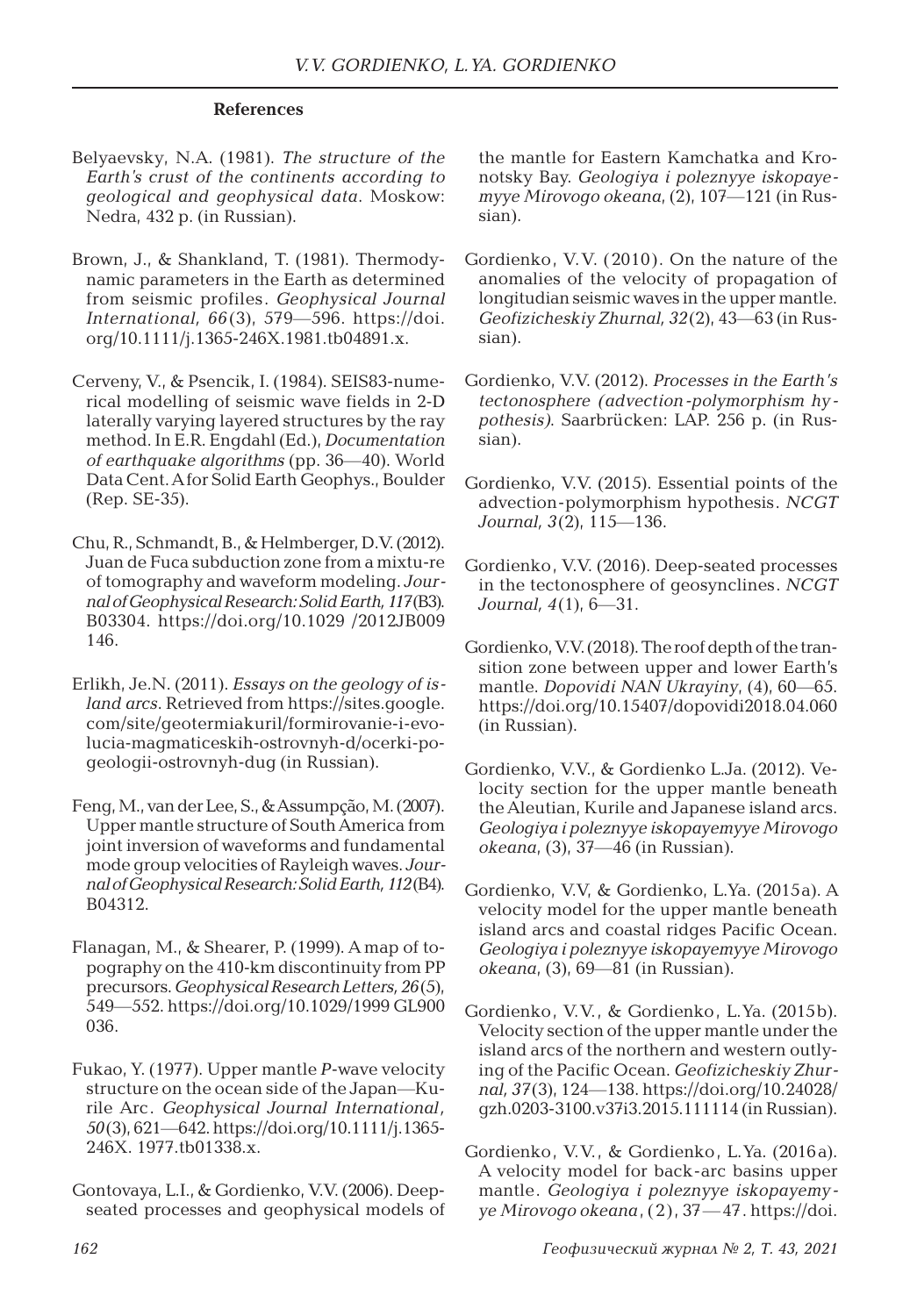org/10.15407/gpimo2016.02.037 (in Russian).

- Gordienko, V.V, & Gordienko, L.Ya. (2016b). A velocity model for the upper mantle beneath mid-ocean ridges. *Geologiya i poleznyye iskopayemyye Mirovogo okeana*, (1), 33—42. https: //doi.org/10.15407/gpimo2016.01.033 (in Russian).
- Gordienko, V.V., & Gordienko, L.Ya. (2016c). Velocity sections of the upper mantle of oceanic trenches. *Dopovidi NAN Ukrayiny*, (4), 62— 68 (in Russian).
- Gordienko, V.V., & Gordienko, L.Ya. (2017a). Deep process and velocity of *P*-wave in the upper mantle of transition areas of Atlantic type. *Geologiya i poleznyye iskopayemyye Mirovogo okeana*, (3), 62—72. https://doi.org/10.15407/ gpimo2017.03.062 (in Russian).
- Gordienko, V.V., & Gordienko, L.Ya. (2017b). Velosity models of the upper mantle of continental and oceanic rifts. *Geofizicheskiy Zhurnal, 39*(6), 20—40. https://doi.org/10.24028/ gzh.0203-3100.v39i6.2017.116365 (in Russian).
- Gordienko, V.V., & Gordienko, L.Ya. (2018a). Velosity models of the Ukrainian subcrustal mantle. *Geofizicheskiy Zhurnal, 40*(6), 30—51. https://doi.org/10.24028/gzh.0203-3100.v40i6. 2018.151004 (in Russian).
- Gordienko, V.V., & Gordienko, L.Ya. (2018b). Plates movements and earthquakes. *Geologiya i poleznyye iskopayemyye Mirovogo okeana*, (4), 5—19. https://doi.org/10.15407/gpimo20 18.04.005 (in Russian).
- Gordienko, V.V., & Gordienko, L.Ya. (2020a). A velocity model of the upper mantle of the flanking plateaus of mid-ocean ridges. *Geologiya i poleznyye iskopayemyye Mirovogo okeana*, (4), 19—31 (in Ukrainian).
- Gordienko, V.V. & Gordienko, L.Ya. (2021). *P*wave velocities in the upper mantle of the platforms. *Geofizicheskiye protsessy i biosfera, 20*(1), 14—22 (in Russian).
- Gordienko, V.V., & Gordienko, L.Ya. (2020c). Velocities of seismic waves in the upper mantle under the platforms and zones of activation. *Materials of the 8th Kudryavtsev Readings*. Moscow: Central Geophysical Expedition. 5 p. (in Russian).
- Gordienko, V.V., Gordienko, I.V., & Gordienko, L.Ya. (2020b). *P*-wave velocities of the upper mantle of the Tetis alpine geosynclines. *Geofizicheskiy Zhurnal, 42*(6), 192—206. https: //doi.org/10.24028/gzh.0203-3100.v42i6.2020. 222295 (in Russian).
- Gudmundsson, O. & Sambridge, M. (1998). A regionalized upper mantle (RUM) seismic model. *Journal of Geophysical Research: Solid Earth, 102*(B4), 7121—7126. https://doi.org/10. 1029/97JB02488.
- Hansen, R., & Ratchkovski, N. (2001). The Kodiak Island. Alaska Mw7 Earthquake of 6 December 1999. *Seismological Research Letters, 72*(1), 22—32. https://doi.org/10.1785/gssrl. 72.1.22.
- Irifune, T. (1987). An experimental investigation of the pyroxene-garnet transformation in a pyrolite composition and its bearing on the constitution of the mantle. *Physics of the Earth and Planetary Interiors, 45*(4), 324—336. https: //doi.org/10.1016/0031-9201(87)90040-9.
- International Seismological Centre. (2014). Retrieved from http://www.isc.ac.uk.
- Jiang, G., Zhao, D., & Zhang, G. (2009). Seismic tomography of the Pacific slab edge under Kamchatka. *Tectonophysics, 465*(1-4), 190—203. https://doi.org/10.1016/j.tecto.2008.11.019.
- Kennett, B., Engdahl, E., & Buland R. (1995). Constraints on seismic velocities in the Earth from travel-times. *Geophysical Journal International, 122*(1), 108—124. https://doi.org/10.1111/j. 1365-246X.1995.tb03540.x.
- Kissling, E., Ellsworth, W.L., Eberhart-Phillips, D., & Kradofler, D. (1994). Initial reference models in local earthquake tomography. *Journal of Geophysical Research: Solid Earth, 99*, 19635—19646. https://doi.org/10.1029/93JB03138.
- Melbourne, T., & Helmberger, D. (1998). Fine structure of the 410-km discontinuity. *Journal of Geophysical Research: Solid Earth, 103*(B5), 10091—10102. https://doi.org/10.1029/98JB0 0164.
- Mooney, W., Prodehl, C., & Pavlenkova, N. (2002). Seismic velocity structure of the continental lithosphere from controlled source data. In *International handbook of earthquake and en-*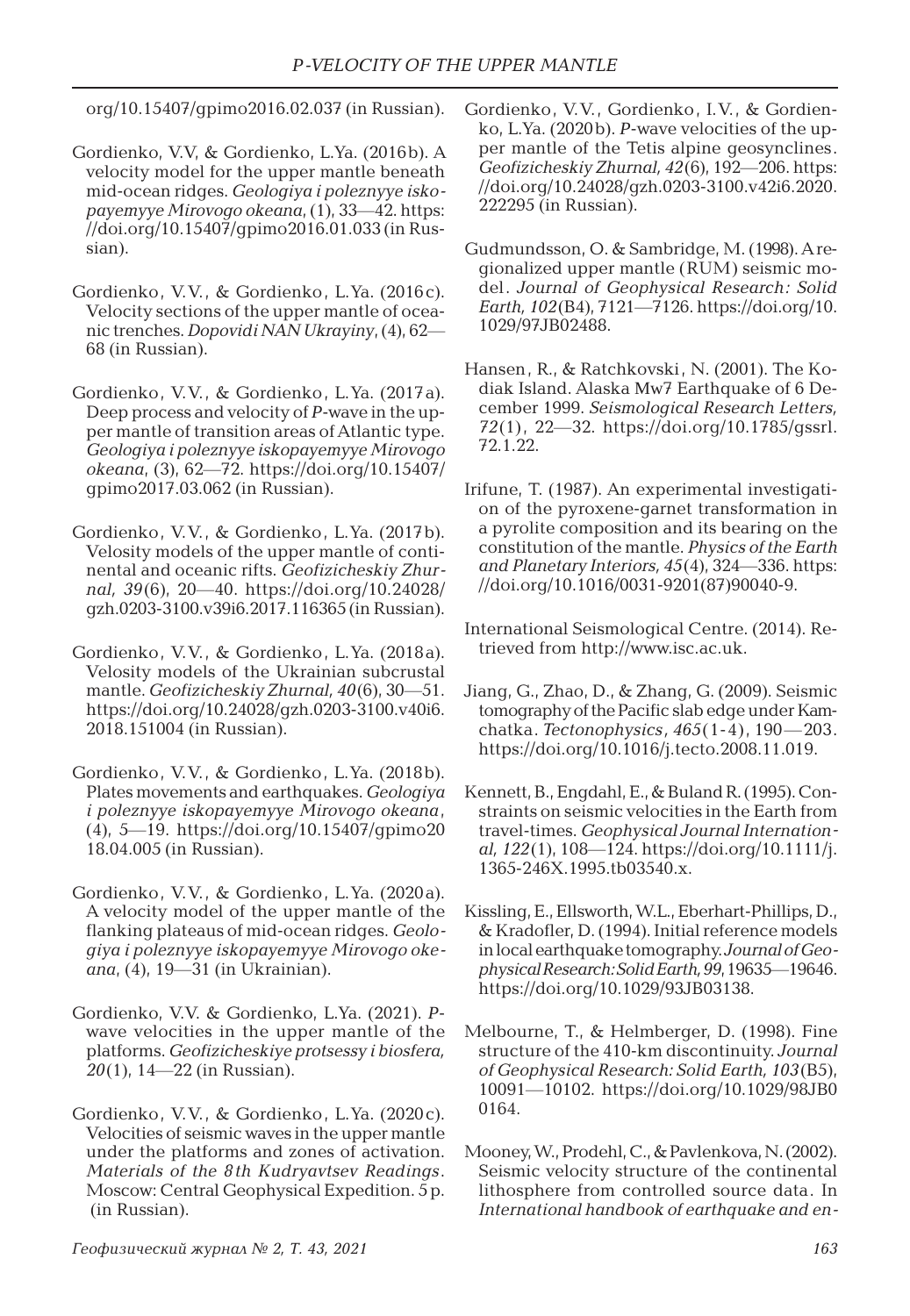*gineering seismology* (Vol. 81a, pp. 887—910). Int'l Assoc. Seismol. & Phys. Earth's Interior, Committee on Education.

- Nizkous, I.V., Kissling, E., Sanina, I.A., & Gontovaya, L.I. (2006). Velocity properties of the lithosphere in the ocean-continent transition zone in the Kamchatka Region from seismic tomography data. *Fizika Zemli*, (4), 18—29 (in Russian).
- Olsen, K. (Ed.). (1995). *Continental Rifts: Evolution, Structure and Tectonics*. Amsterdam: Elsevier, 492 p.
- Pavlenkova, N.I., Pogrebitsky, Yu.E., & Romanyuk, T.V. (1993). Seismic-density model for the crust and upper mantle in the Southern Atlantic Region based on the data of the Angola-Brazil geotraverse. *Fizika Zemli*, (10), 27—38 (in Russian).
- Pavlenkova, G.A., & Pavlenkova, N.I. (2006). Upper mantle structure of the Northern Eurasia from peaceful nuclear explosion data. *Tectonophysics, 416*(1-4), 33—52. https://doi. org/10.1016/j.tecto.2005.11.010.

Ringwood, A. (1981). *Composition and petrology* 

*of the Earth's mantle*. Moscow: Nedra, 583 p. (in Russian).

- Romanowicz, B. (2003). Global mantle tomography: Progress status in the past 10 years. *Annual Review of Earth and Planetary Sciences, 31*, 303—328. https://doi.org/10.1146/annurev. earth.31.091602.113555.
- Sergeev, K.F., Gordienko, V.V., & Krasnyy, M.L. (Eds.). (1992). *Tectonosphere of the Asia-Paciic margin*. Vladivostok: Publ. House of the FEB RAS, 238 p. (in Russian).
- Udintsev, G.B. (1987). *Topography and structure of the ocean floor*. Moscow: Nauka, 340 p. (in Russian).
- Walck, M.C. (1985). The upper mantle beneath the north-east Pacific rim: A comparison with the Gulf of California. *Geophysical Journal International, 81*(1), 243—276. https://doi.org/10. 1111/j.1365-246X.1985.tb01362.x.
- Zhao, M., Langston, C., Nyblade, A., & Owens, T. (1999). Upper mantle velocity structure beneath southern Africa from modelling regional seismic data. *Journal of Geophysical Research: Solid Earth, 104*(B3), 4783—4794. https://doi. org/10.1029/1998JB900058.

# *Р***-швидкості верхньої мантії**

### *В.В. Гордієнко, Л.Я. Гордієнко, 2021*

Інститут геофізики ім. С.І. Субботіна НАН України, Київ, Україна

Автори побудували моделі, що показують розподіл швидкості сейсмічних *P*-хвиль у верхній мантії під океанічними, континентальними і перехідними регіонами, такими як серединно-океанічні хребти, басейни, жолоби, острівні дуги і задугові западини, атлантичні перехідні зони, флангові плато серединно-океанічних хребтыв, платформи, геосинкліналі, рифти, зони сучасної активації. Моделі узгоджуються з глибинними процесами в тектоносфері, передбаченими адвекційно-поліморфною гіпотезою. Моделі для районів острівних дуг і прибережних хребтів подібні до моделей для альпійських геосинкліналей, порушених недавньою активізацією. Моделі для районів серединно-океанічних хребтів і задугових западин ідентичні. Вони укладаються в картину сучасного тепломасоперенесення в разі рифтогенезу, який за наявності основної кори континентальної товщини зумовлює океанізацію. Модель для басейну відображає ефект згладжування термічних аномалій під серединно-океанічними хребтами або задуговими западинами приблизно 60 млн років тому. Модель жолобу і флангового плато відображає результат бічного прогрівання верхніх шарів мантії під нерухомим блоком з боку острівної дуги і западини (жолоб), а також серединно-океанічного хребта і западини (флангове плато).